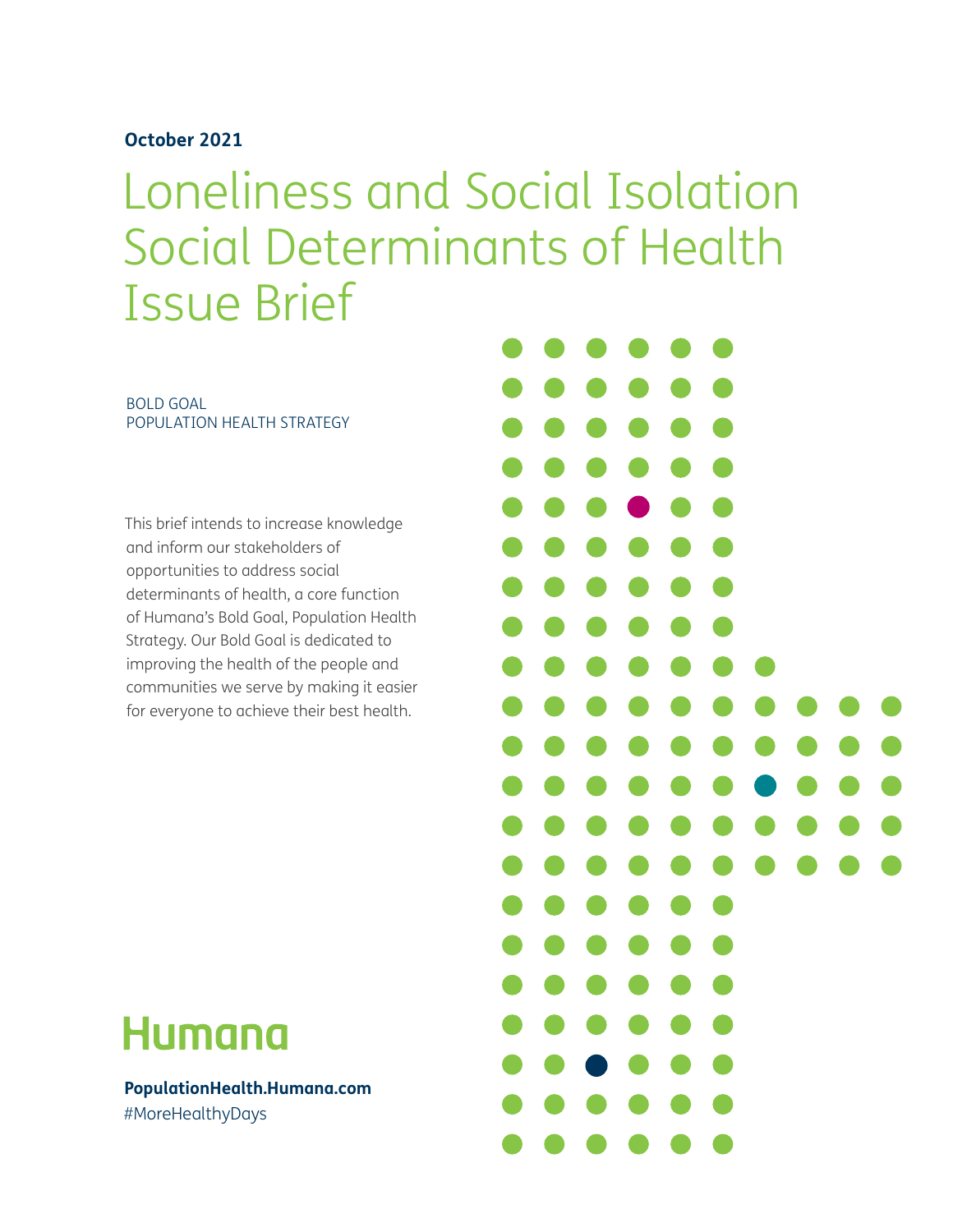

# Loneliness During and After "Social Distancing"

Although previously identified as critical social determinants of health (SDOH), loneliness and isolation were elevated and amplified during the pandemic by necessary public health precautions such as "social distancing" and mask-wearing. Some studies found an initial increase in perceived social and emotional support, yet as the pandemic wore on month-over-month, likely no person in the United States was spared their impact. According to a survey conducted by the AARP Foundation in August 2020, two-thirds of adults aged 18 and older experienced social isolation during the pandemic, while about the same amount reported that a loved one had experienced social isolation. In addition, an analysis of data from the Medicare Current Beneficiary Survey found that "more than one-third of Medicare beneficiaries reported feeling less socially connected to friends and family since the start of the COVID-19 pandemic." These feelings were particularly prevalent among beneficiaries who were women, had a history of cancer or depression and practiced more social distancing measures.

## **Loneliness**

Is subjectively feeling alone. It is the discrepancy between one's desired level and one's actual level of connection.

## **Social isolation**

Is objectively being alone, having few relationships or infrequent social contact.

### **Social support**

Is the actual or perceived availability of tangible, emotional or informational resources from others.

Source: **[The Gravity Project](https://confluence.hl7.org/display/GRAV/Social+Connection)**

The following brief provides an update on industry-wide efforts to address loneliness and social isolation. It also highlights research on interventions and health impact and includes considerations for areas of exploration.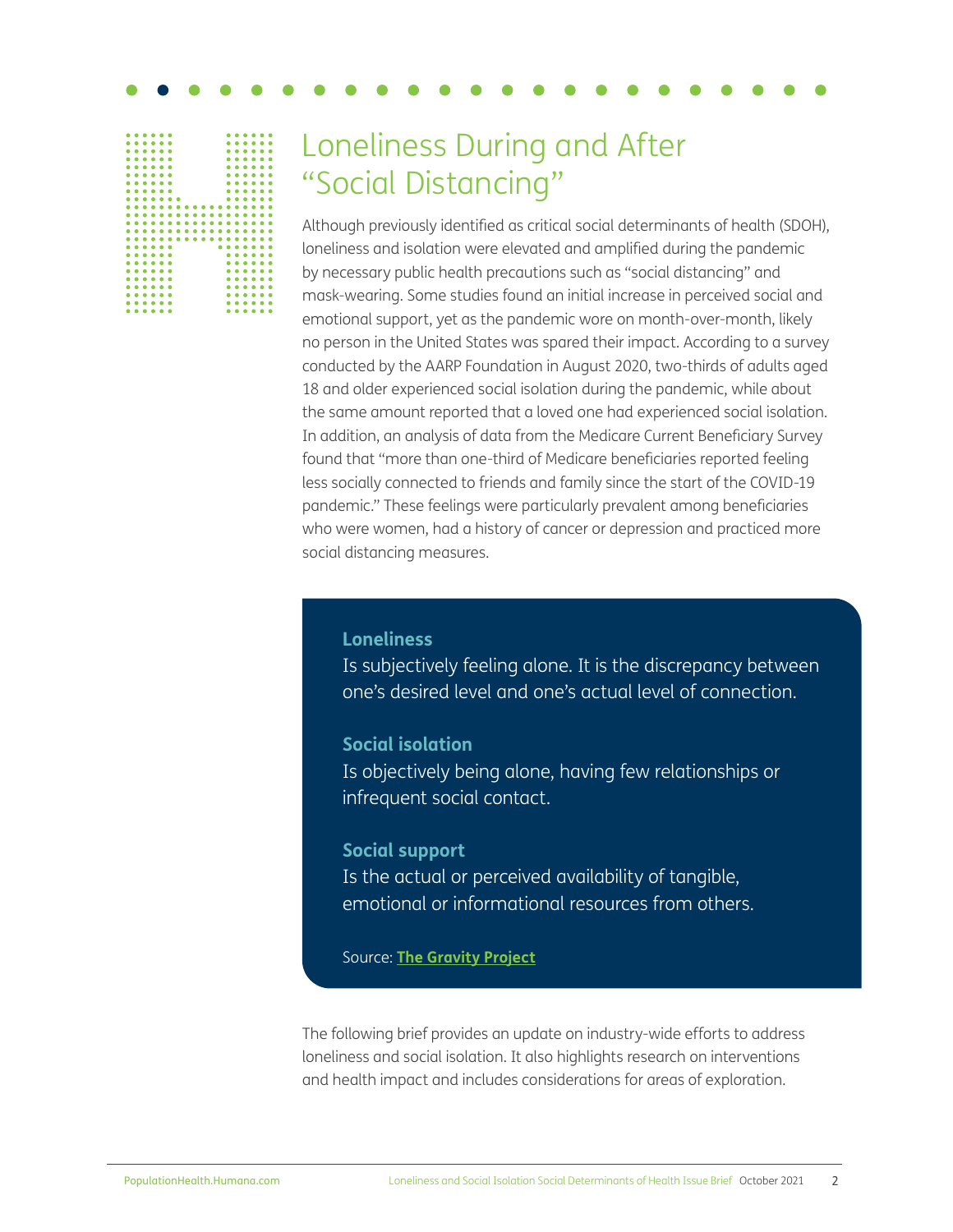## By the Numbers

**6.7** BILLION

**62%**

**Annual additional Original Medicare fee-for-service [spending](https://www.aarp.org/content/dam/aarp/ppi/2017/10/medicare-spends-more-on-socially-isolated-older-adults.pdf) on older adults who are socially isolated.**

**Of working women with children feel lonely and isolated sometimes or always, according to a pre-pandemic survey of [employee well-being](https://www.webmdhealthservices.com/campaign/2020-employee-well-being-report/). Women overall expressed higher levels of loneliness than men.**

**91%**

**Higher risk for [dementia](https://alz-journals.onlinelibrary.wiley.com/doi/abs/10.1002/alz.12327) later in life for people who were "persistently lonely" between the ages of 45 and 64.**

" Older adults experiencing loneliness are more likely to use sleep medications, antidepressants, benzodiazepines and pain medications, putting them at risk for cognitive impairment, accidents and drug dependency, according to a nationally representative study of community-dwelling seniors.

<u>"</u>

## Political and Regulatory Landscape

Even before the pandemic, policymakers at all levels of government recognized the threat of loneliness and social isolation to population health, particularly with the growing senior population in the U.S. Several pieces of legislation have been introduced in the 117th Congress to tackle many facets of the crisis. For example, to meet the immediate need of addressing loneliness amongst older adults during the coronavirus pandemic, Senators Tina Smith (D-MN) and Kirsten Gillibrand (D-NY) introduced the **[Strengthening Social Connections Act](https://www.congress.gov/bill/117th-congress/senate-bill/410?q=%7B%22search%22%3A%5B%22strengthening+social+connections%22%5D%7D&s=1&r=1)**, S. 410, which would provide emergency supplemental funding to programs that address loneliness as well as the adverse health effects of social isolation.

## Members of the House of Representatives and Senate reintroduced the **[Improving Social](https://www.congress.gov/bill/117th-congress/senate-bill/104)**

**[Determinants of Health Act of 2021](https://www.congress.gov/bill/117th-congress/senate-bill/104)**, H.R. 379/S. 104, recognizing that more research and innovation are needed for understanding and addressing loneliness and other social health needs. This legislation would create a new SDOH program at the U.S. Centers for Disease Control and Prevention (CDC) to provide grants and technical guidance to empower public health departments and community organizations to lead efforts to build integrated systems that research and address the social factors that negatively impact health.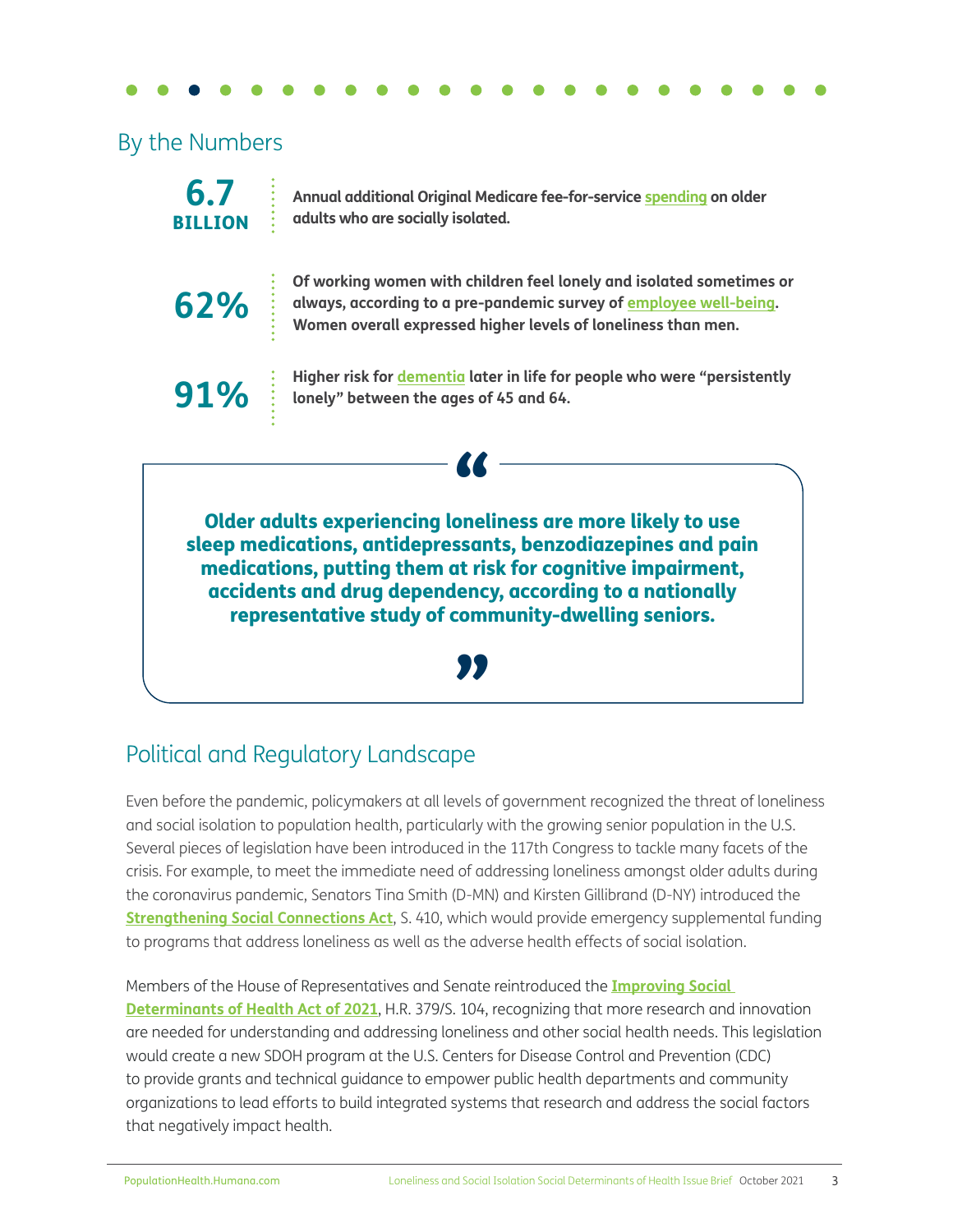Finally, a number of bills have been introduced to expand broadband infrastructure to close the digital divide and ensure people in the U.S., particularly those in rural and low-income households in unserved and underserved communities, have internet connectivity to learn and work from home, access telehealth services and stay connected to loved ones. For example, the **[Accessible, Affordable](https://www.congress.gov/bill/117th-congress/senate-bill/745?q=%7B%22search%22%3A%5B%22internet%22%5D%7D&s=1&r=7)  [Internet for All Act](https://www.congress.gov/bill/117th-congress/senate-bill/745?q=%7B%22search%22%3A%5B%22internet%22%5D%7D&s=1&r=7)**, H.R. 1783/S. 745, would invest billions of dollars in expanding infrastructure and ensuring equitable access and adoption. For more information about access to broadband internet as an SDOH and steps taken by the federal government and Humana to expand access during the pandemic, please see the April 2021 **[Access to Healthcare Issue Brief](https://populationhealth.humana.com/wp-content/uploads/2021/04/AccesstoHealthcare_IssuesBrief_External_8.5x11.pdf)**.

Federal health agencies have also expanded their programs targeting loneliness, mental health and well-being. These include:



 CDC's **[How Right Now](https://www.cdc.gov/howrightnow/index.html)** campaign offers inspiration and resources "to promote and strengthen the emotional well-being and resiliency of populations adversely affected by COVID-19–related stress, grief and loss," including resources from the CDC and its partners on **[loneliness](https://www.cdc.gov/howrightnow/emotion/loneliness/index.html)**.



 The Administration for Community Living's **[Commit to Connect](https://acl.gov/CommitToConnect)** campaign is a public-private partnership to build a nationwide network of solutions and an online, consumer-facing **[clearinghouse](https://connect2affect.org/)** of resources that can help people who are socially isolated connect and engage.

In addition, in March 2021, Dr. Vivek H. Murthy was confirmed by the U.S. Senate to serve as the 21st Surgeon General of the United States, his second time in that role. Dr. Murthy has long spoken of the growing threat of stress and loneliness to Americans' physical and mental well-being. He is the author of a book on this issue, *Together: The Healing Power of Human Connection in a Sometimes Lonely World.* In returning to the role of the "Nation's Doctor" during a public – and social – health emergency, Dr. Murthy has further opportunity to raise awareness of and combat loneliness and social isolation.

### **Medical Coding for Loneliness and Social Isolation**

Clinicians can document SDOH in a patient's medical records in an interoperable format using International Classification of Diseases, Tenth Revision, Clinical Modification (ICD-10-CM) diagnosis and other types of medical codes, particularly the "z-codes" (Z55-Z65) that identify patients with socioeconomic and/or psychosocial circumstances that may affect their health.

| <b>DIAGNOSIS</b>          | <b>ICD-10-CM CODE</b> | <b>DESCRIPTION</b>                                              |
|---------------------------|-----------------------|-----------------------------------------------------------------|
| Social Isolation          | Z60.2                 | Problems related to living alone                                |
| Loneliness                | Z60.4                 | Social Exclusion and Rejection                                  |
| Inadequate Social Support | Z <sub>60.8</sub>     | Other problems related to social environment                    |
| Inadequate Social Support | Z63.8                 | Other specified problems related to primary support group       |
| I oneliness               | Z65.9                 | Problems related to unspecified psychosocial circumstances      |
| Social Isolation          | 791.89                | Other specified personal risk factors, not elsewhere classified |

For more information, please see Humana's **[SDOH Provider Coding Guide](https://populationhealth.humana.com/resources/sdoh-provider-coding-guide/)**.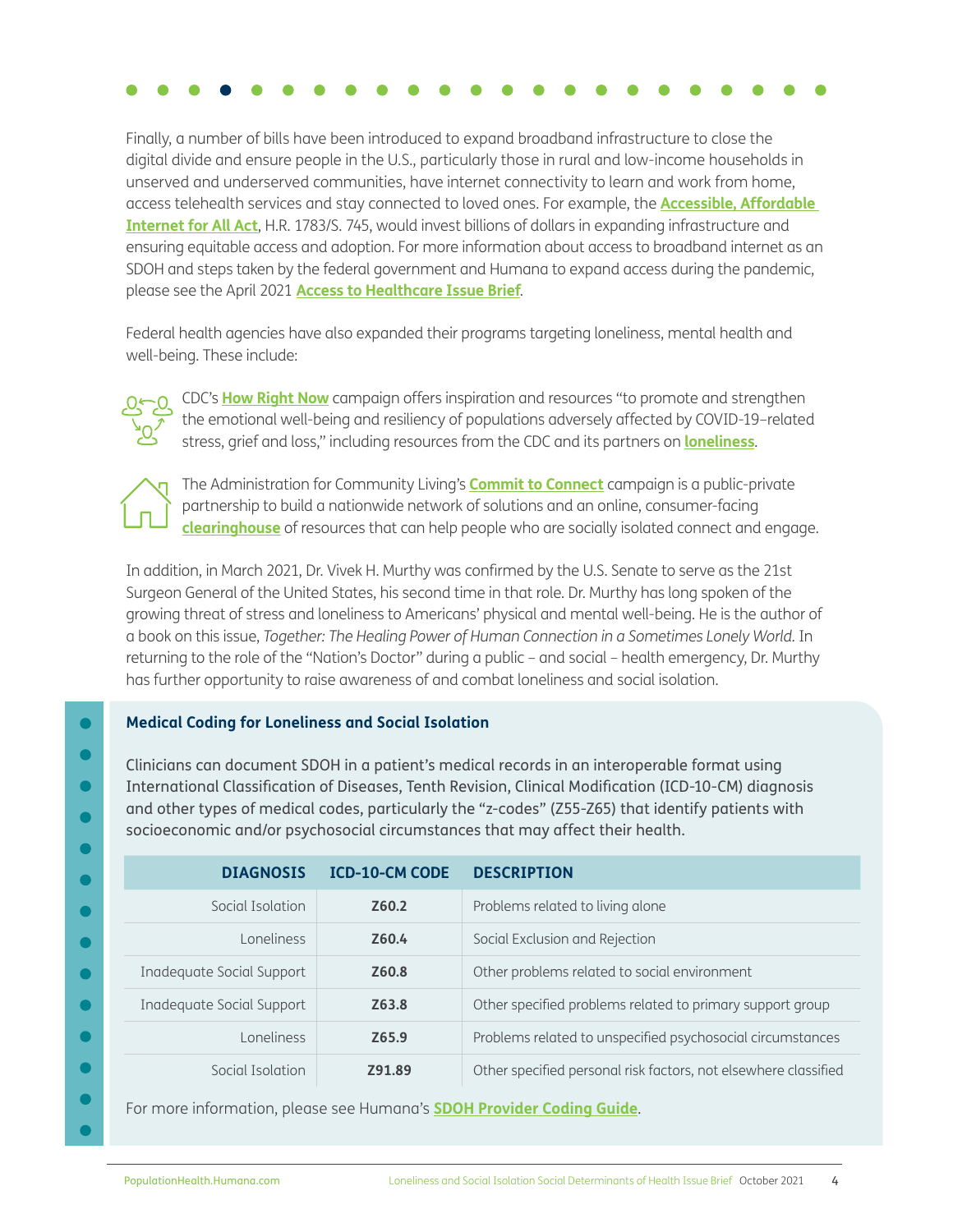Many states have established resources to help their residents maintain social connections during the coronavirus pandemic. These include a "friendly caller" program introduced by the **[Ohio Department of Medicaid](https://www.modernhealthcare.com/post-acute-care/ohio-medicaid-launches-program-curb-long-term-care-loneliness)** to reduce loneliness among residents in long-term care facilities. During the 2020 holiday season, the state's five Medicaid managed care organizations and the Area Agencies on Aging worked together to pair residents with volunteers for 30-minute informal calls twice a week. Several **[states](https://www.nga.org/center/publications/social-isolation-covid19/)** launched or expanded emotional support hotlines, such as Illinois, Michigan, New York and Texas. Others leveraged digital technology to connect people to one another. For example, **[California](https://www.californiavolunteers.ca.gov/get-involved/covid-19/neighbor-check-ins/)** created a Neighbor-to-Neighbor campaign to encourage Californians to communicate with and check in on vulnerable neighbors using the Nextdoor application. **[Florida](https://211palmbeach.org/news/florida-project-vital)** and **[New Mexico](https://www.newmexico.gov/2020/03/31/350-tablets-distributed-to-nursing-facilities-across-the-state-to-improve-communications-for-residents-and-their-loved-one/?_sm_au_=iVVrHJjNJfHn5nBFWTW4vK0p3MfC0)** both provided tablets to residents in Assisted Living Facilities and nursing homes to help them connect with loved ones. Additionally, Florida delivered **[robotic pets](https://www.cnn.com/2020/04/27/us/therapy-robot-pets-wellness-trnd/index.html)** to socially isolated seniors and adults living with Alzheimer's and dementia.

## Coalition to End Social Isolation and Loneliness



Humana is a member of the **[Coalition to End Social Isolation and](https://www.endsocialisolation.org/)  [Loneliness](https://www.endsocialisolation.org/)**, which works to engage diverse stakeholders, increase public awareness, promote innovative research and advocate for policy change that combats the adverse consequences of social

isolation and loneliness for all Americans. One of the Coalition's recent significant accomplishments is establishing the **[Foundation for Social Connection](https://www.social-connection.org/)** to spur the development and implementation of evidence-based models for addressing social isolation and loneliness. The Foundation has collaborated with Social Health Labs to launch a thought leadership series – Connect+Conversations – to answer the question: "How can we make society less lonely?"

Humana's contributions include co-chairing the Coalition's communications committee to advance our collective vision for "all Americans to have the opportunities and supports necessary to be socially engaged in society." In this role, Humana also helps to lead the **[Action Forum](https://www.endsocialisolation.org/action-forum-1)**. This annual conference brings together member organizations and stakeholders from around the world to raise the visibility of the crisis of social isolation and loneliness, identify key innovations, promote policy solutions and spur commitments to action.

| RESOURCES FROM HUMANA TO HELP ADDRESS LONELINESS AND SOCIAL ISOLATION                                       |                                                                                                                                                                                                               |  |
|-------------------------------------------------------------------------------------------------------------|---------------------------------------------------------------------------------------------------------------------------------------------------------------------------------------------------------------|--|
| For individuals and caregivers                                                                              | <b>For healthcare providers</b>                                                                                                                                                                               |  |
| <b>Staying Connected During COVID-19</b><br><b>Seniors and Loneliness</b><br><b>Veterans and Loneliness</b> | <b>Screening Guide for Physicians</b><br><b>Loneliness &amp; Social Isolation Toolkit</b><br><b>The Social Determinants Of Suicide In The Military</b><br>- A call to action published in Health Affairs Blog |  |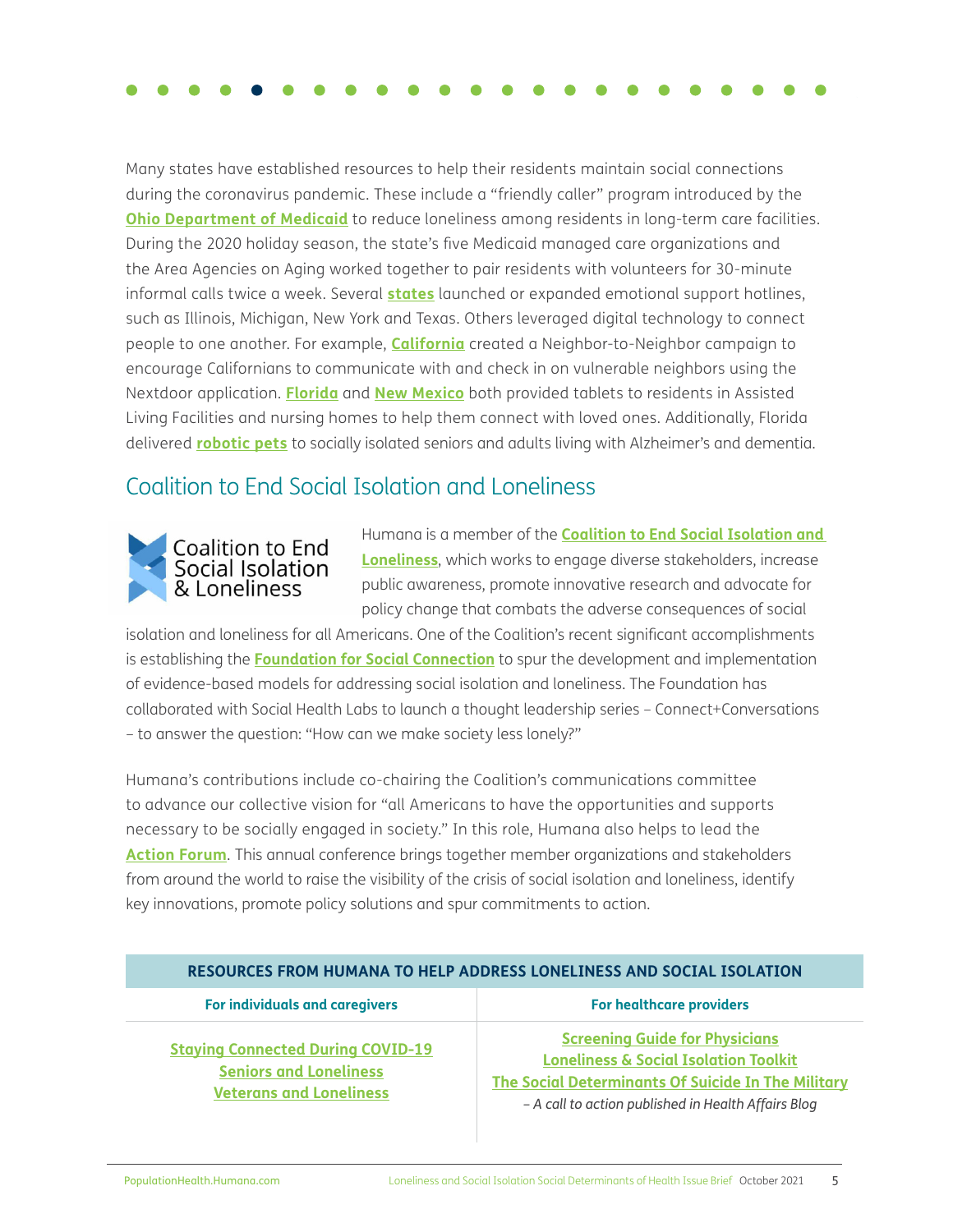## WHAT IS HUMANA DOING

Addressing loneliness and isolation has been a critical area of focus in Humana's social health strategy since the launch of the Bold Goal in 2015. However, the coronavirus pandemic required the company to rapidly expand the scope of interventions and innovate to reach our members in a "socially distant" world.

## **Connecting Our Members**

Humana had already integrated screenings for loneliness into many clinical programs, but screenings for loneliness and other health-related social needs (HRSNs) were expanded in response to the pandemic.

## **By the end of 2020, Humana more than doubled our goal for social need screenings with 6,157,340 screening events.**

**However, Humana is committed to not only identifying HRSNs but also to helping to resolve these needs and improve member health and well-being,** so we are working to capture data in a way that allows us to measure our impact. For example, from December 11, 2020 to March 15, 2021, we measured the **[gap closure rate](https://populationhealth.humana.com/wp-content/uploads/2021/06/Humana_BG_progress_2021_digital_v1.8.pdf)** of six HRSNs for a subset of MA members. While some needs were more immediately resolved, many needs – including loneliness – require more time and resources to address. Truly solving for social needs requires long-term, repeated outreach to connect members to community resources, access to member plan benefits and care plans for managing complex needs. Screening for multiple HRSNs gives us a comprehensive understanding of barriers and ability to provide more individualized solutions. Through this continued work, we are learning the type and number of interventions needed.

**[Humana Neighborhood Centers](https://www.humananeighborhoodcenter.com/)**, **which offer opportunities for social connection, health education, physical activity and customer service for seniors who are members and non-members in communities across the country, quickly shifted from in-person to virtual interactions with the launch of the Virtual Neighborhood Center.** With daily online classes like cooking demos, crafts and meditation, as well as additional programming offered through Facebook Live, seniors can stay active, engaged and connected from the safety of their homes. This includes offering virtual SilverSneakers® physical activity classes.

In addition, Humana Neighborhood Center staff proactively reached out to more than 20,000 regular visitors to ensure their physical, social and mental health needs were met during the pandemic. Thousands of members have received one-on-one health education or customer service. Staff screened members for food insecurity, with nearly 5,000 meal kits delivered to those with immediate needs.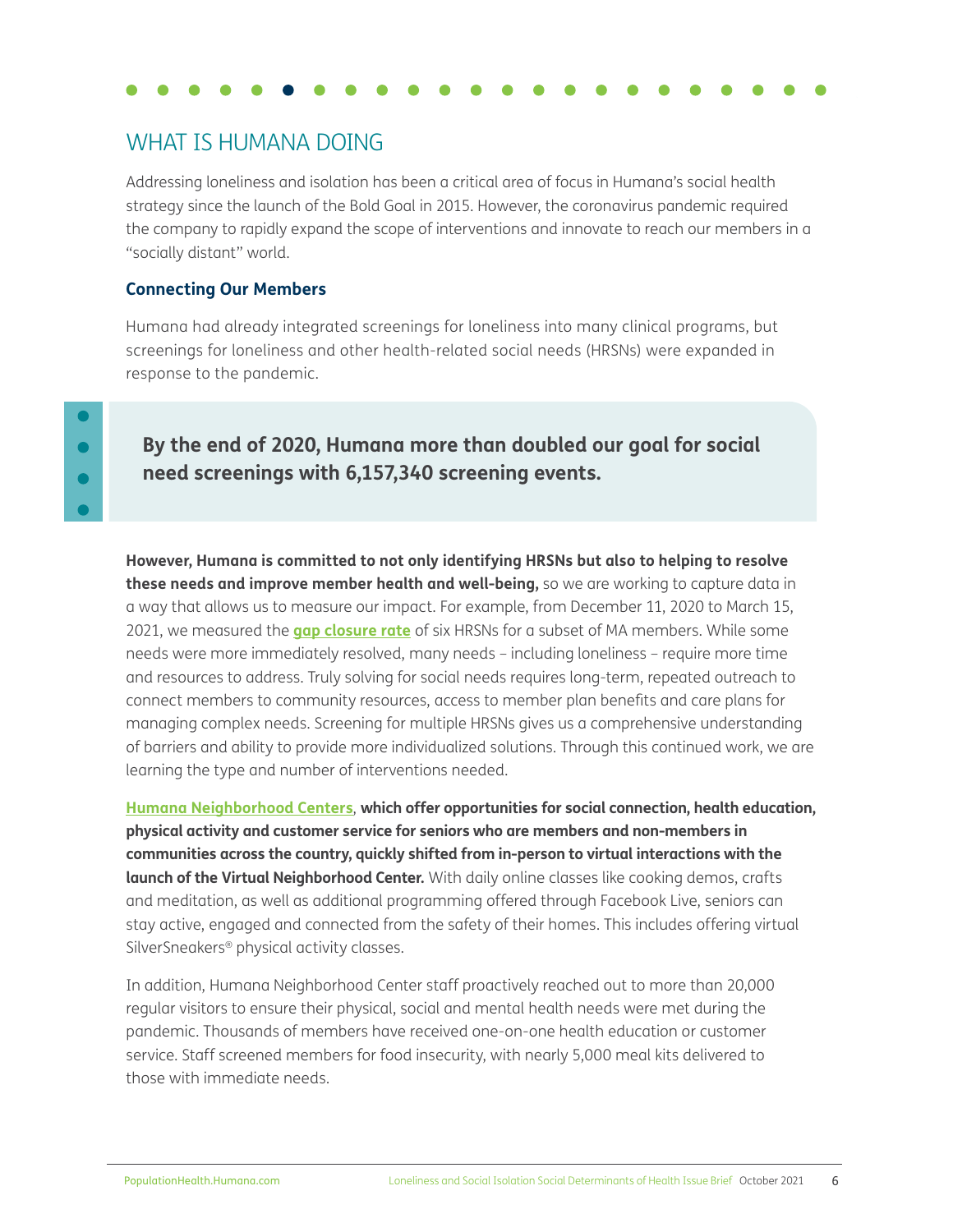

Health-Related Social Needs of a National Sample of MA Members During 2020

With rising loneliness and isolation, Humana also launched new interventions and supports to address these needs. As a national resource for all Humana Medicare Advantage (MA) members, Humana and the **[Institute on Aging \(IOA\)](https://www.ioaging.org/)** established a dedicated telephonic **[Friendship Line.](https://populationhealth.humana.com/2021-bold-goal-progress-report/friendship-hotline-offered-to-members/)** This program allowed any member-facing associate to connect struggling members with trained staff to offer companionship and emotional support in the comfort and safety of their own homes. The Friendship Line is also a live connection to provide well-being checks, grief support through assistance and reassurance, information for isolated older adults and adults living with disabilities and a way to report elder abuse confidentially. Many of the members connected to the Friendship Line have used it repeatedly for ongoing support.

Loneliness, depression and anxiety of older adults can be rapidly reduced through layperson-delivered calls focused on empathetic listening, according to a **[randomized clinical trial](https://jamanetwork.com/journals/jamapsychiatry/fullarticle/2776786)** conducted in 2020.

Humana is also testing a variety of interventions to connect members to friends and families, peers who share common interests or different generations. Addressing loneliness and social isolation requires an individualized approach based on personal preferences and existing social support resources, which is why the portfolio includes a range of options that address different aspects of loneliness, delivered both inperson and digitally. These are under evaluation for their positive impact on loneliness and a member's health and to determine which Humana populations would most benefit from adopted services. Humana is also reviewing evidencebased strategies to look for more ways in which loneliness in members can be most effectively addressed to improve health and well-being.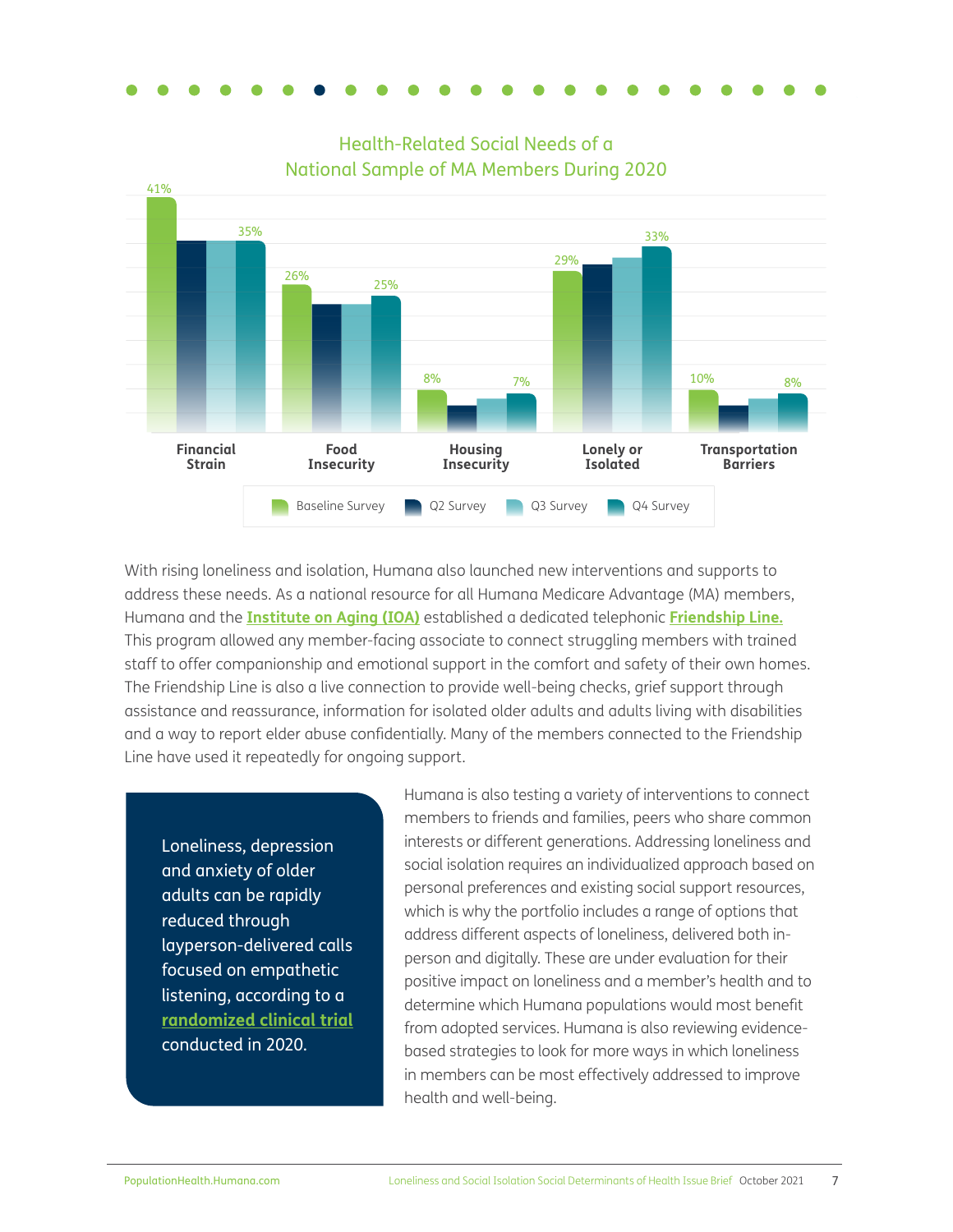### **Connecting Communities**

In 2020, Humana launched **[Far From Alone](https://farfromalone.com/)**, **a public health awareness campaign based on partnerships and resource sharing to help all lonely and isolated people feel more socially connected during the coronavirus pandemic and beyond.** Over 25 organizations – including Meals on Wheels, Nextdoor, the National Alliance on Mental Illness (NAMI) and IOA,



among others – have partnered with Humana to provide research, resources and inspirational stories people can access via the Far From Alone website to help themselves and their loved ones feel less lonely and improve their mental health and wellness. The campaign also hopes to inspire other organizations to join the coalition and take action on this issue. Additionally, Humana and its campaign partners continue to meet regularly to elevate the message that we are all #FarFromAlone and build a community that drives more conversations about feelings of loneliness and ways to seek help.



Nearly [22 million](https://agingconnected.org/report/) – 42% – of seniors in the U.S. lack broadband access at home.

Low-income, Black, Latino and functionally impaired individuals are more likely to be offline.

The Humana Foundation, in partnership with Older Adults Technology Services, Inc. (OATS), launched an unprecedented national, cross-sector campaign – **[Aging Connected](https://agingconnected.org/)** – to bridge the digital divide and help older adults access essential public health information, social services and online community through affordable, accessible internet. The evidence from **[Aging](https://agingconnected.org/report/)  [Connected: Exposing the Hidden Connectivity Crisis for Older Adults](https://agingconnected.org/report/)** quantifies, for the first time, the size and degree of the digital isolation crisis among seniors in the U.S. The campaign identified a 4-pronged approach to bring at least one million older Americans online with highspeed internet by 2022.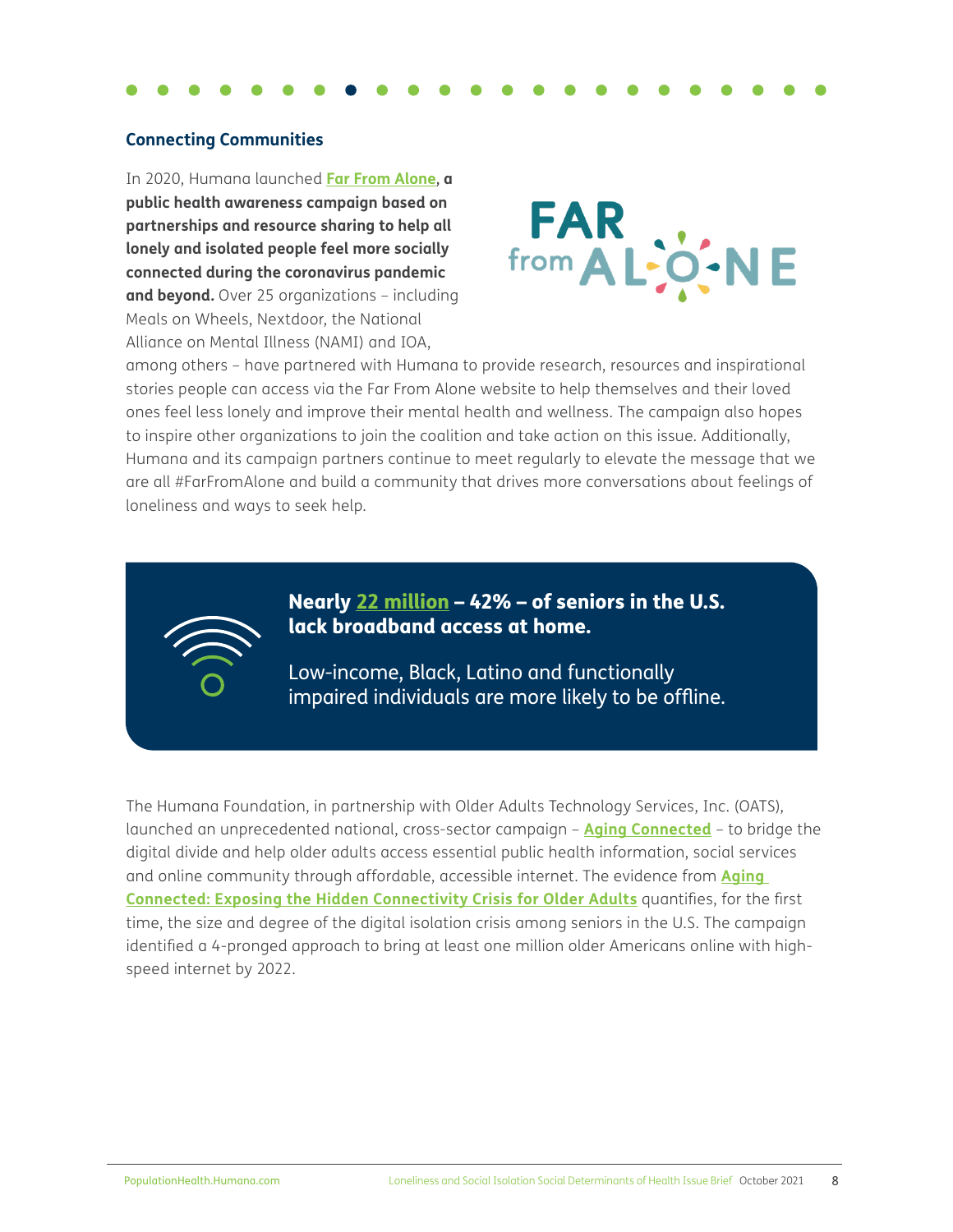### **AGING CONNECTED'S 4-PRONGED APPROACH TO BRIDGING THE CONNECTIVITY GAP FOR OLDER ADULTS**



## WHAT OTHERS ARE DOING

## **Fostering Connectedness During the Pandemic**

**[Blue Shield of California](https://news.blueshieldca.com/2020/09/01/blue-shield-of-californias-bluesky-initiative-and-dosomething-org-launch-first-ever-mental-health-tips-guide-for-students-by-students)** partnered with DoSomething.org to launch a digital mental health guide – for students by students – to help youth cope with stress, anxiety and isolation during the COVID-19 crisis by sharing tips and strategies on combating these feelings.

**[Centene](https://www.prnewswire.com/news-releases/centene-and-its-health-plans-raise-awareness-of-childhood-social-isolation-through-no-one-eats-alone-day-301237271.html)** partnered with **[Beyond Differences™](https://www.beyonddifferences.org/)** and schools across the country to organize virtual **[No One Eats Alone Day](https://www.beyonddifferences.org/no-one-eats-alone/)** – which aims to teach students how to make friends and create a culture of belonging – assemblies, reaching more than 23,500 children in 47 schools. The virtual assemblies taught children about social isolation and the negative impact it can have on health and academic performance. The Centene Charitable Foundation sponsors No One Eats Alone Day.

**[Cigna](https://www.healthcarefinancenews.com/news/cigna-launches-pilot-program-address-loneliness-during-covid-19)** launched a pilot program to reach out to MA members to increase social connectivity and monitor their general health and well-being and access to basic needs.

ConnectiCare, a Connecticut-based health plan that is a subsidiary of EmblemHealth, developed a "Peace of Mind" initiative, which uses nurse care managers to deliver telephonic mental health services to its most vulnerable members, including those most at risk of being lonely and isolated during the pandemic.

**[SCAN Health Plan](https://www.scanhealthplan.com/about-scan/press-room/may-2021/as-older-adults-reel-from-covid-isolation-scan-health-plan-launches-one-of-a-kind)** launched a new Togetherness Program to reduce senior loneliness through peerto-peer interactions. Programs include a "Friendly Phoner" where Peer Advocates – who are plan members or SCAN employee volunteers – regularly reach out to members by telephone and a "Tech Buddy" for those who want to learn how to use digital devices to connect. While **[inspired](https://medcitynews.com/2021/06/scan-healths-new-program-to-tackle-senior-isolation-focuses-on-connections-with-peers/)** by **[CareMore](https://www.caremore.com/-/media/CMHealth/Files/Broker/Our-Togetherness-Program.pdf?la=en&hash=7A14D197D8195E48C1EFB08375DBD6E946D6CD50)  [Health's](https://www.caremore.com/-/media/CMHealth/Files/Broker/Our-Togetherness-Program.pdf?la=en&hash=7A14D197D8195E48C1EFB08375DBD6E946D6CD50)** Togetherness Program, SCAN's program places greater emphasis on peer support.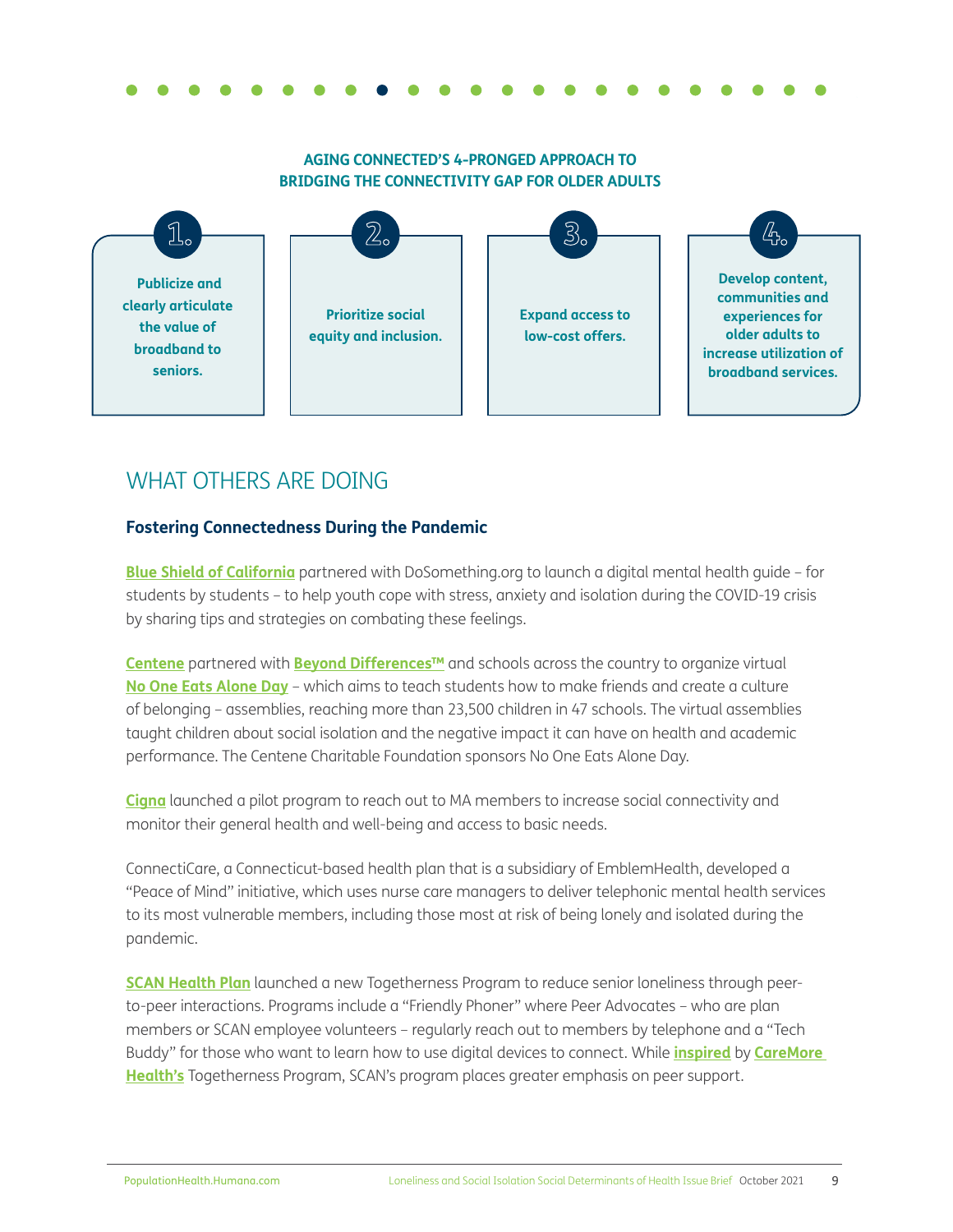### **Investing in Innovative Programs**

**[Advocate Aurora Enterprises](https://homehealthcarenews.com/2021/04/we-own-the-full-health-care-continuum-advocate-aurora-enterprises-acquires-senior-helpers/)**, a subsidiary of Advocate Aurora Health, acquired Senior Helpers, which has more than 320 franchised and corporate-owned locations in 44 states as well as Canada and Australia. The home care company provides various services, including companionship, transportation, respite care and specialty clinical programs.

**[Aetna](https://www.fiercehealthcare.com/payer/aetna-says-2021-medicare-advantage-plans-put-focus-total-health)** and **[Regence](https://news.regence.com/releases/regence-papa-partner-to-address-negative-effects-of-isolation-among-medicare-eligible-adults)** are among the health plans offering a companionship benefit for MA members through **[Papa](https://www.joinpapa.com/)**.

**[Cigna](https://newsroom.cigna.com/loneliness-in-america)** has established a comprehensive research agenda on loneliness in America, including partnering with Ipsos to conduct annual **[surveys](https://www.cigna.com/static/www-cigna-com/docs/about-us/newsroom/studies-and-reports/combatting-loneliness/cigna-2020-loneliness-factsheet.pdf)** of working-age adults in the U.S. This research examines the impact of loneliness on the workplace and contributes to the development of new programs and resources.

**[Rush University Medical Center](https://jamanetwork.com/journals/jama-health-forum/fullarticle/2774708)** in Chicago added a social connection question in its standard SDOH screening tool and established referral pathways to interventions such as a friendly caller initiative where volunteer community members, Rush employees, students and AmeriCorps members make weekly to isolated older adults who request them.

Humana research partner, **[the Social Interventions Research and Evaluation Network \(SIREN\)](https://sirenetwork.ucsf.edu/)**, part of the University of San Francisco California, released an issue brief on **[Interventions to](https://sirenetwork.ucsf.edu/sites/default/files/2021-05/Social%20Isolation%20Brief%20FINAL_0.pdf)  [Address Social Isolation and Loneliness: Lessons Learned from Programs Around the Globe](https://sirenetwork.ucsf.edu/sites/default/files/2021-05/Social%20Isolation%20Brief%20FINAL_0.pdf)** in May 2021. The brief identifies successful models and evaluates how they are developed, implemented, scaled and sustained to inform researchers, clinicians and funders. The authors identified a few key ingredients for success:



Partnerships with local organizations and community groups, as well as government agencies



Publicly normalizing and reducing the stigma associated with loneliness and social isolation



Gaining community trust



Clearly defining the intervention target population because the authors found that "selecting participants based on shared experiences is important to program success"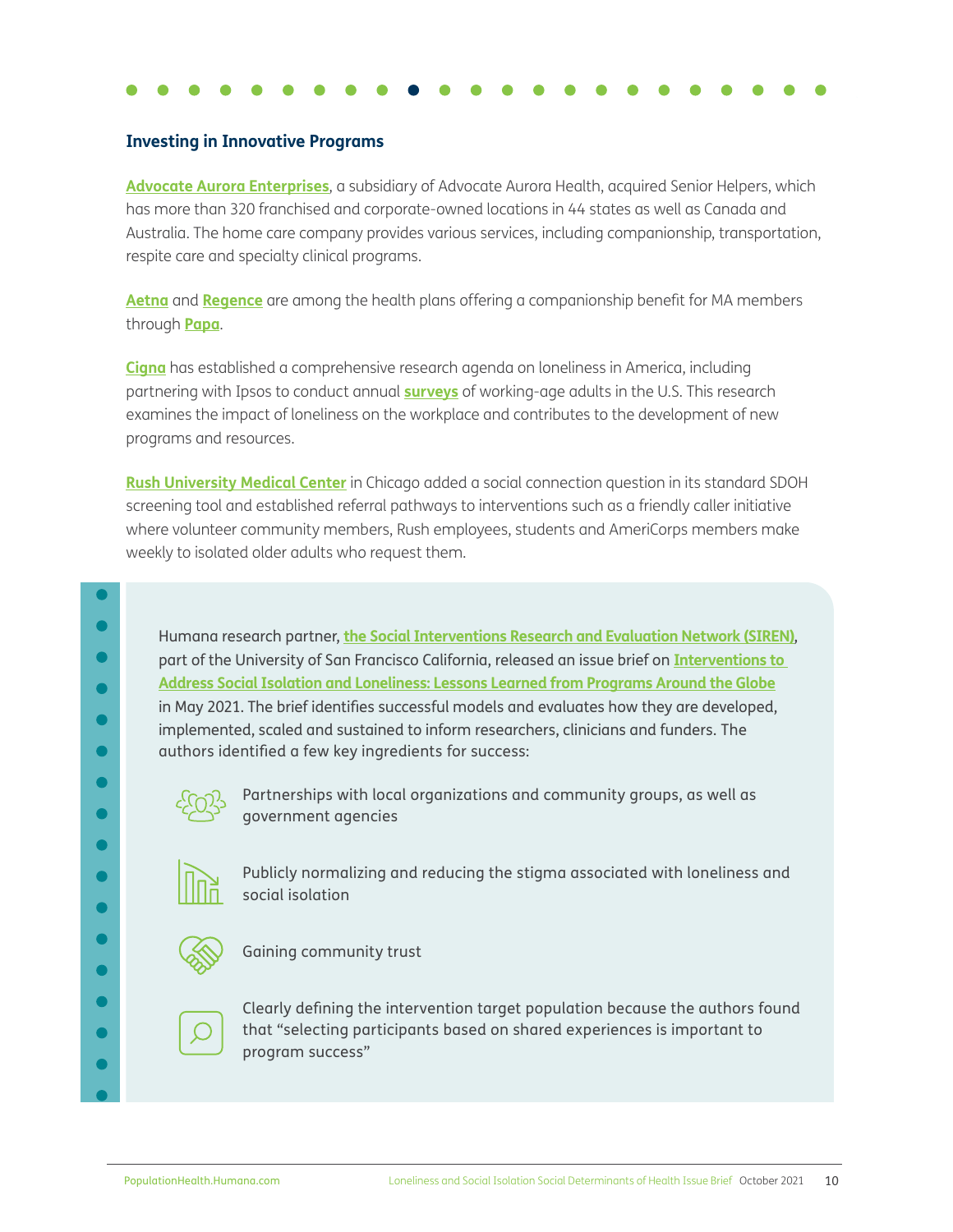## HUMANA PRIORITIES TO PURSUE

**Evaluate and utilize all available pathways to reduce loneliness and increase social connectedness among the members we serve, including benefit design, quality improvement initiatives and community support.** Loneliness and social isolation affect all age and demographic groups and result from individual and community characteristics, so Humana and its partners must continue to tackle these issues holistically.

**Support physicians in screening their patients for loneliness and providing assistance, particularly among those most at risk** (i.e., patients who are chronically ill, in long-term care, live alone or have a disability or mental health condition). Patients **[appear comfortable](https://link.springer.com/article/10.1007/s11606-020-06484-9)** with screening and may welcome the discussion with their primary care provider. Humana can assist by providing screening tools, training and referral pathways. Humana can further support by encouraging clinicians to document these social needs in medical codes by providing appropriate care coordination and benefits.

**Contribute to the evidence base about the drivers of loneliness, health impacts and effective interventions.** Particular areas of interest include:



 Outcomes-based interventions that improve health outcomes by addressing loneliness or social isolation



The impact of technology as a driver of loneliness as well as a potential intervention



Interventions that the unique needs of specific populations, such as adolescents and young adults, Medicaid beneficiaries and residents of **[rural communities](https://3pea7g1qp8f3t9ooe3z3npx1-wpengine.netdna-ssl.com/wp-content/uploads/2019/01/1539002382UMNpolicybriefKeyInformantPerspectivesonRuralSocialIsolationandLoneliness.pdf?_sm_au_=iVV0MS8V0VDMrq3VWTW4vK0p3MfC0)**